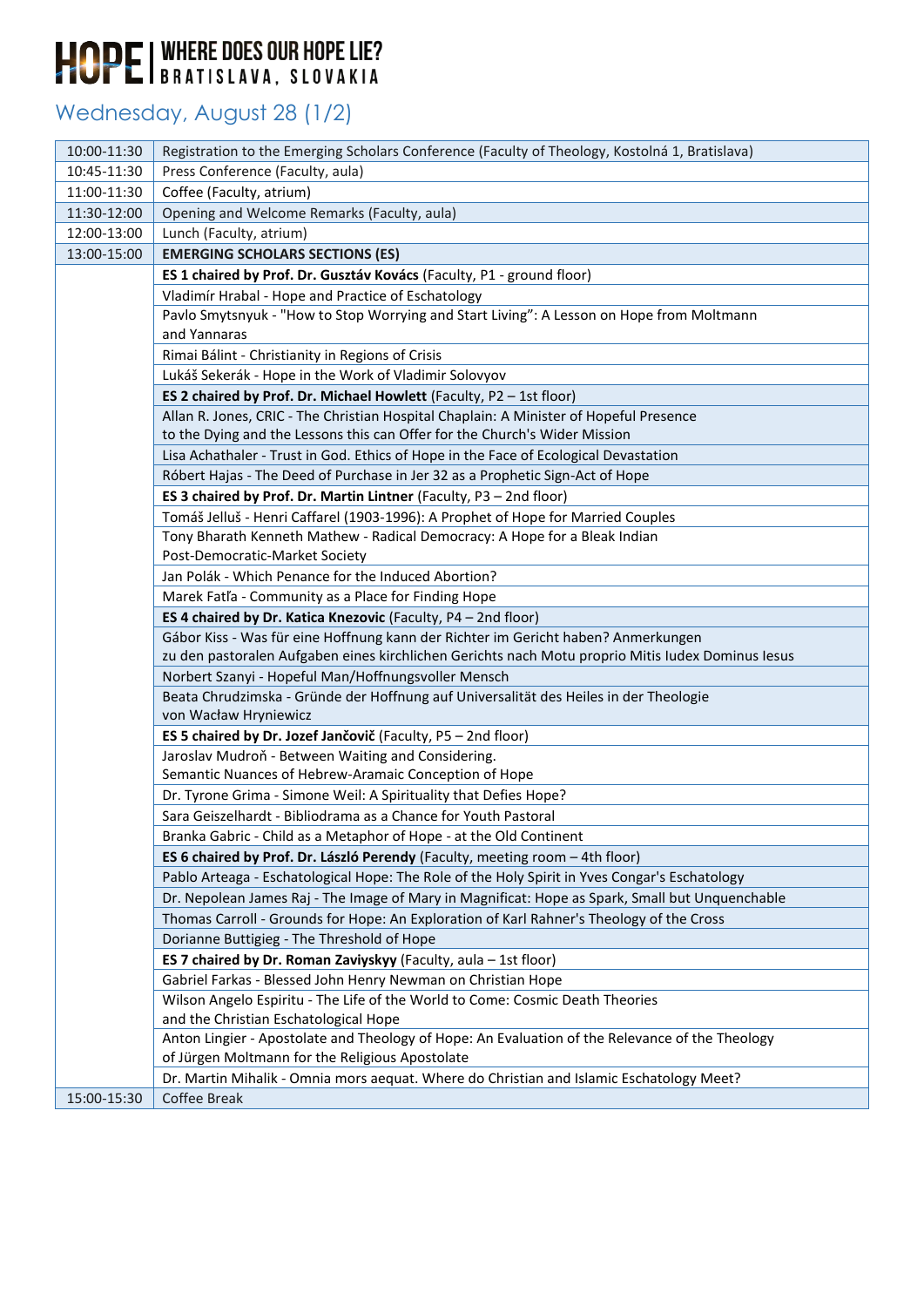### Wednesday, August 28 (2/2)

| 15:30-17:30 | <b>EMERGING SCHOLARS SECTIONS (ES)</b>                                                                                                                                         |
|-------------|--------------------------------------------------------------------------------------------------------------------------------------------------------------------------------|
|             | ES 8 chaired by Prof. Maureen Junker-Kenny (Faculty, meeting room - 4th floor)                                                                                                 |
|             | NG'ANG'A John Njenga - The Fight Against Female Genital Mutilitation as a Way                                                                                                  |
|             | of Restoration of the Dignity of Women thus Giving Hope to Pokot Women of North-West Kenya                                                                                     |
|             | Devadass Pankaraj - How can the Dalits in South India Overcome Caste Oppression? A Hope for the Dalits                                                                         |
|             | Ľubomír Švorca - The Influence of Seraphicus Bonaventura on the Teachings of Joseph Ratzinger                                                                                  |
|             | on the Image of God with Regard to the Virtue of Hope                                                                                                                          |
|             | Jiju Varghese Kevillil, SJ - Hope in Nepal During and After the Earthquake                                                                                                     |
|             | ES 9 chaired by Dr. Dries Bosschaert (Faculty, aula - 1st floor)                                                                                                               |
|             | Yulia Vintoniv - God-Forsakenness as the Key to Hope: Theological Constructs                                                                                                   |
|             | of J. Moltmann, H. U. von Balthasar and Anthony of Sourozh                                                                                                                     |
|             | Dr. Catalina Vial de Amesti - Hope and Predestination in Aquinas' Comments to the Letters of Saint Paul                                                                        |
|             | Dr. Florian Klug - Hope and Politics. The Emancipatory Potential of the Eschatological Irony                                                                                   |
|             | ES 10 chaired by Dr. Bohdan Hroboň (Faculty, P5 - 2nd floor)                                                                                                                   |
|             | PhDr. Denisa Klemscheová - Naděje, že náš Bůh je jiný: Falešné představy o Bohu                                                                                                |
|             | u nevěřících adolescentů                                                                                                                                                       |
|             | Ľubomír Miškovič – Hope                                                                                                                                                        |
|             | Anna Janů - The Role of Childhood Maltreatment Experience in Perception of Ultimate Meaning                                                                                    |
|             | Ivana Kostúrová - "Jesus of Nazareth, Lord and Christ": The Outline of M. Bordoni's Christology                                                                                |
|             | in Eschatological Perspective                                                                                                                                                  |
|             | ES 11 chaired by Prof. Dr. Beata Toth (Faculty, P1 - ground floor)                                                                                                             |
|             | Dr. Jasna Mijatović - Hope in Dance of Light and Shadow. Socio-demographic Characteristics of Women                                                                            |
|             | Religious Communities in Croatia                                                                                                                                               |
|             | Dr. Cyril Odia - What are they Teaching the Students? A Pastoral Reflection on Hope from Suffering                                                                             |
|             | and Economically Disadvantaged Countries Based on Romans 5:1-5                                                                                                                 |
|             | Ursula Lawler - Catholic Social Teaching: Mediating Hope in the Economy                                                                                                        |
|             | Jozef Ržonca - L'agriculture durable et l'espérance chrétienne / Sustainable Agriculture and Christian Hope                                                                    |
|             | ES 12 chaired by Pr. Dr. Christiane Veyrard-Cosme (Faculty, P2 - 1st floor)                                                                                                    |
|             | Dr. Emmanuel Patrick Issomo Mama - L'espérance chrétienne au cœur des traumatismes sociopolitiques                                                                             |
|             | en Afrique: une théologie en situation                                                                                                                                         |
|             | Dr. Talitha Cooreman-Guittin - Des « églises-amies-démence » : un espoir chrétien pour des personnes                                                                           |
|             | atteintes de la maladie d'Alzheimer?                                                                                                                                           |
|             | Claire Duplessis - Le chemin d'espérance du leader en responsabilité dans l'Eglise                                                                                             |
|             | ES 13 chaired by Dr. Frédéric Trautmann (Faculty, P3 - 2nd floor)<br>Bartłomiej K. Krzych - L'espoir est en nous. Le concept de l'autodéterminisme du père Augustin Jakubisiak |
|             | comme remède à la crise de la foi, des valeurs et de la société                                                                                                                |
|             | Dr. Katarzyna Wasiutyńska - La capacité de rêver. Réflexions sur l'espoir inspirées par le synode sur les jeunes                                                               |
|             | Dr. Cyprien Mbassi - L'impératif de la confiance en vue de l'espérance dans un contexte d'individualisme                                                                       |
|             | et d'incertitudes                                                                                                                                                              |
|             | Dr. Jean-Luc Maroy - Théologie et cinéma : l'espérance chez Susanne Bier                                                                                                       |
|             | ES 14 chaired by Prof. Dr. Claudiu T. Arieşan (Faculty, P4 - 2nd floor)                                                                                                        |
|             | Lucie Rathouzská - Royce's Personalism as a Philosophy of Hope                                                                                                                 |
|             | Dr. Susana Vilas Boas - Reasons for Hope in a World in Despair                                                                                                                 |
|             | Dr. Nepolean James Raj - The Hope of Mary: Invisibly Active to Produce the Agents or Hope Itself                                                                               |
|             | Nikki Felice - Knowing the Hope to Which He Has Called Us (Eph. 1.18) - the Longing for Restoration                                                                            |
|             | in C.S. Lewis's The Weight of Glory                                                                                                                                            |
| 18:00-18:45 | Registration to Grand Opening and Congress (Crowne Plaza Hotel, Hodžovo námestie 2, Bratislava)                                                                                |
| 19:00       | <b>GRAND OPENING</b> Ceremony (Crowne Plaza Hotel)                                                                                                                             |
|             |                                                                                                                                                                                |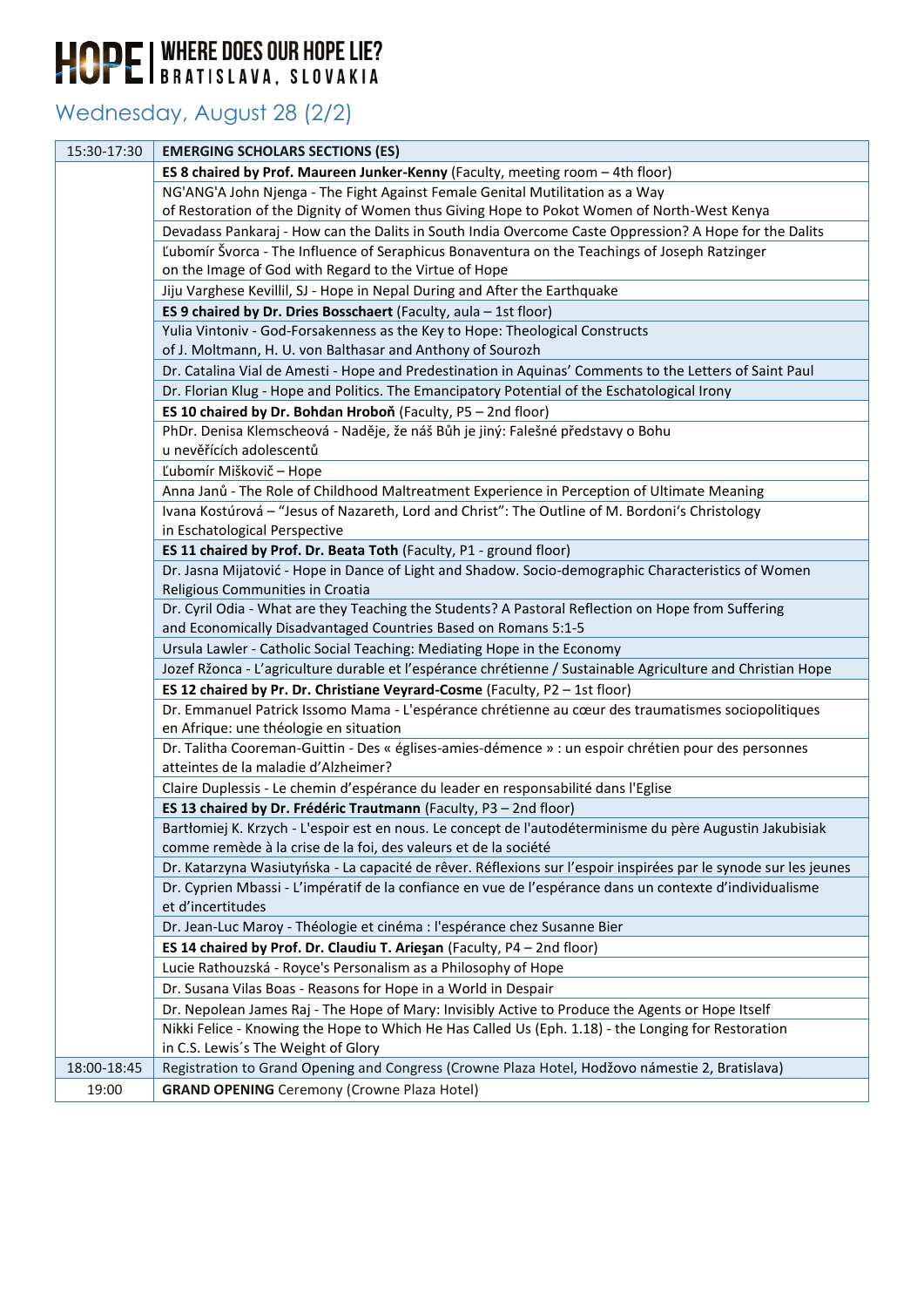#### Thursday, August 29

| 7:00-8:10   | Possibility to visit the Jewish Community Museum (meeting in Crowne Plaza hotel lobby)                                                                                                          |
|-------------|-------------------------------------------------------------------------------------------------------------------------------------------------------------------------------------------------|
| $8:10-8:25$ | Possibility to Attend Morning Prayer (Hotel, conf. room: Berlin)                                                                                                                                |
| 8:30-9:30   | Prof. Peter Dubovský, SJ - Is There Any Hope When the Temple is in Fire? The Old Testament Basis for Hope<br>(Hotel, conf. room: LONDON)                                                        |
| 9:30-10:30  | Prof. Dr. Pierre Van Hecke - Hope in Job (Hotel, conf. room: LONDON)                                                                                                                            |
| 10:30-11:00 | Coffee Break                                                                                                                                                                                    |
| 11:00-12:00 | Prof. Amy-Jill Levine, Ph.D. - Hope for Understanding and Empathy: Biblical Interpretation<br>and Jewish/Christian Dialogue (Hotel, conf. room: LONDON)                                         |
| 12:00-13:00 | Assoc. Prof. MMag. Dr. Regina Polak - Hope for Europe: Catastrophes as Learning Spaces                                                                                                          |
|             | for Spiritual Virtue. A Practical-Theological Approach (Hotel, conf. room: LONDON)                                                                                                              |
| 13:00-14:15 | Lunch                                                                                                                                                                                           |
| 14:15-16:15 | <b>PARALLEL SECTIONS (PS)</b>                                                                                                                                                                   |
|             | PS 1 chaired by Prof. PWTW Dr. hab. Zbigniew Kubacki, SJ (Hotel, conf. room: LONDON 1)                                                                                                          |
|             | Dr. Aleksandra Kłos-Skrzypczak - Children. Modern Society Still Has Hope<br>Dr. Dominik Opatrný - Hospital Chaplain - A Messenger of Hope?                                                      |
|             |                                                                                                                                                                                                 |
|             | Dr. Stefan Novotny - Is there a Hope for the Church in front of (Un)covered Sexual Abuses?                                                                                                      |
|             | Edward Chola Mwale - Inclusion: Characteristic of a Hope-giving Christian Community                                                                                                             |
|             | PS 2 chaired by ThDr. Ing. Jozef Jančovič, SSL. PhD. (Hotel, conf. room: LONDON 2)<br>Prof. Dr. Jozef Krupa - Aktuelle pastorale Aktivitäten in der Slowakei als Grund der Hoffnung für         |
|             | Galubensverkündigung in der Zukunft                                                                                                                                                             |
|             | Prof. Dr. Ladislav Bučko - Catholic Model of Mission in Cambodia and Vietnam                                                                                                                    |
|             | Prof. Dr. Jozef Kulisz - L'espérance dans la pensée de Teilhard de Chardin                                                                                                                      |
|             | PS 3 chaired by doc. ThDr. Radoslav Lojan, PhD. (Hotel, conf. room: LONDON 3)                                                                                                                   |
|             | Dr. Zuzana Svobodová - Hope in Dialogue                                                                                                                                                         |
|             | Dr. Marcela Fojtíková Roubalová - Kérygmatická katecheze s dětmi                                                                                                                                |
|             | Prof. Dr. Anton Adam - Teologálna čnosť nádeje v eschatologickom kontexte                                                                                                                       |
|             | PS 4 chaired by Prof. ThDr. Cyril Hišem, PhD. (Hotel, conf. room: BERLIN)                                                                                                                       |
|             | Prof. Dr. Gloria Braunsteiner - Christliche Hoffnung - neues Leben für Europa?                                                                                                                  |
|             | Prof. Dr. Martin Kirschner - Vollzüge der Hoffnung und ein messianisches Verständnis von Zeit                                                                                                   |
|             | Prof. Dr. Michael Quisinsky - Katholizität der Hoffnung                                                                                                                                         |
|             | Prof. Dr. Raluca Radulescu - Hoffnung in den literarischen Psalmen der Moderne                                                                                                                  |
|             | PS 5 chaired by doc. Dr. Jozef Tiňo (Hotel, conf. room: PARIS)                                                                                                                                  |
|             | Dr. Jessie Rogers - To Tear Down and to Build Up: A Prophetic Path Through Grief to Hope                                                                                                        |
|             | Dr. Miroslav Varšo - Ps 119 and the Psalmist's Thorah Texts                                                                                                                                     |
|             | Prof. Michael Kolarcik, SJ - The Anatomy of Hope in the Psalms and the Wisdom of Solomon                                                                                                        |
|             | Dr. Bohdan Hroboň - Last Hope in Psalms                                                                                                                                                         |
|             | PS 6 chaired by Prof. Dr. Karlheinz Ruhstorfer (Hotel, conf. room: Bratislava)                                                                                                                  |
|             | Dr. Eamonn Fitzgibbon - The Synodal Way of Pope Francis: The Last Hope for a Church in Crisis                                                                                                   |
|             | Prof. Dr. Gordon Rixon, SJ - Breathing Through Cascading Ecologies: The Gift of Hope                                                                                                            |
|             | Prof. Dr. Beata Toth - Hope of the Past: Towards a Renewed Understanding of a Theological Key Concept                                                                                           |
|             | Dr. Kevin Lenehan - Discerning Hope: The Signs of the Times and the Paschal Shape of Hope                                                                                                       |
|             | PS 7 chaired by Prof. Dr. László Perendy (Hotel, conf. room: WARSAW)                                                                                                                            |
|             | Prof. Dr. Claudiu T. Arieşan - Faith in the Resurrection and its Iconic Symbol.                                                                                                                 |
|             | The Phoenix of Lactantius Between Archetypal Decoding and Commercial Use                                                                                                                        |
|             | Dr. Jaroslav Franc - Matta el-Meskeen: A Man of Hope                                                                                                                                            |
|             | Dr. Paul Clogher - In Danger: Pasolini's Filmic Anamnesis                                                                                                                                       |
|             | Prof. Dr. Michael Howlett - The Rhyming of Hope and History: A Theological Exploration of Impulses<br>from Irish Literary Writers, Particularly James Joyce, Patrick Kavanagh and Seamus Heaney |
| 17:00       | EUCHARIST (St. Martin's Cathedral)                                                                                                                                                              |
| 19:00       | DINNER (Dunajský pivovar, possibility to organize meeting of national sections)                                                                                                                 |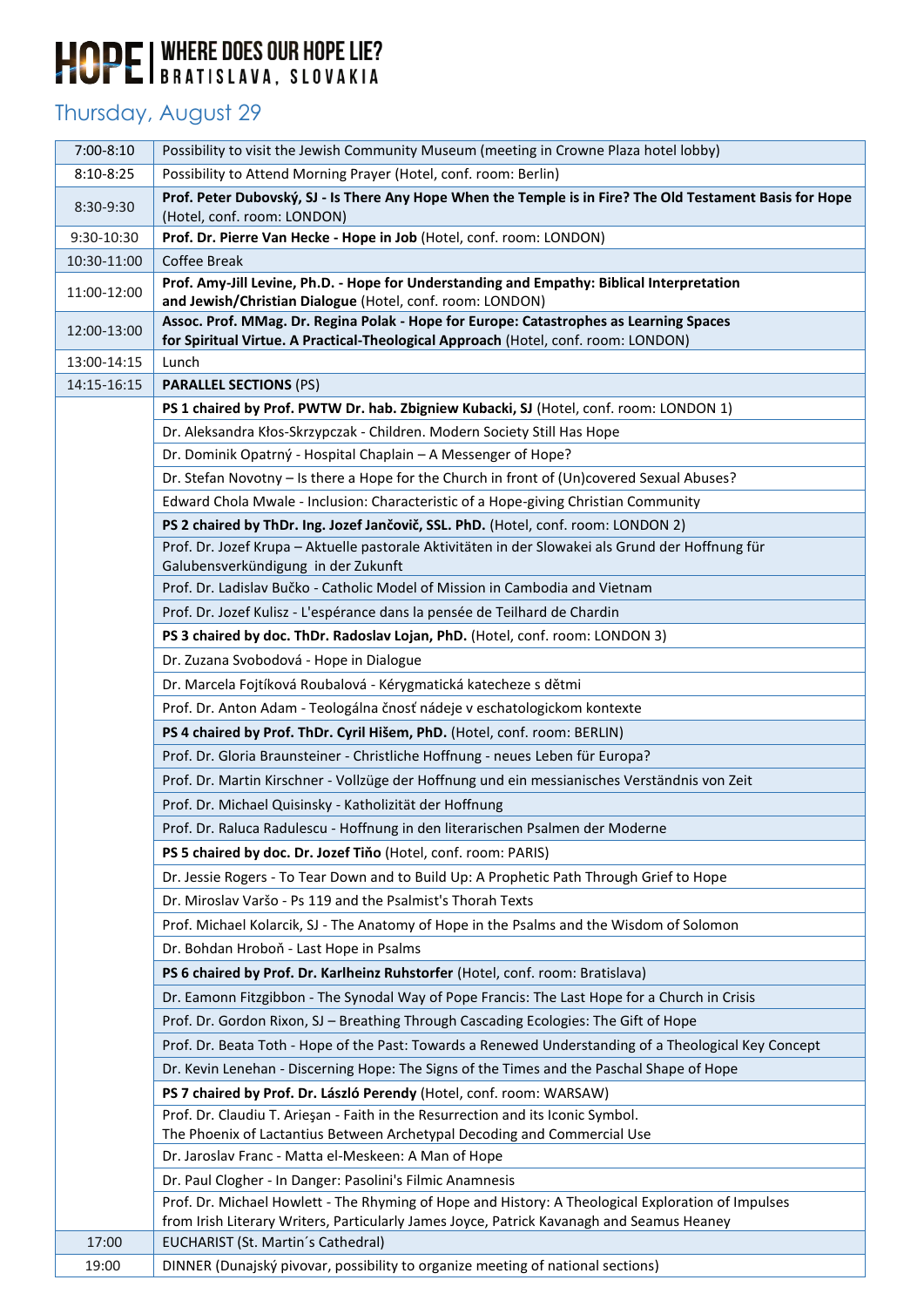### Friday, August 30 (1/2)

| $8:10 - 8:25$ | Possibility to Attend Morning Prayer (Hotel, conf. room: Berlin)                                                                                                                                   |
|---------------|----------------------------------------------------------------------------------------------------------------------------------------------------------------------------------------------------|
| 8:30-9:30     | Prof. i.R. Dr. Herta Nagl-Docekal - Immanuel Kant's Philosophy of Reasonable Hope<br>(Hotel, conf. room: LONDON)                                                                                   |
| 9:30-10:30    | Dr. Amy Daughton - Hope and l'homme fallible: Considering Paul Ricoeur for Theology<br>(Hotel, conf. room: LONDON)                                                                                 |
| 10:30-11:00   | Coffee Break                                                                                                                                                                                       |
| 11:00-12:00   | Dr. Michael Garanzini, SJ - Nurturing Hope in Young People (Hotel, conf. room: LONDON)                                                                                                             |
| 12:00-13:15   | Lunch                                                                                                                                                                                              |
| 13:15-15:15   | <b>PARALLEL SECTIONS (PS)</b>                                                                                                                                                                      |
|               | PS 8 chaired by Prof. Lieven Boeve (Hotel, conf. room: LONDON 1)                                                                                                                                   |
|               | Dr. Marie-Thérèse Desouche - Le pape Pie XI : une christologie de l'espérance en des années d'airain                                                                                               |
|               | Dr. Frédéric Trautmann - Les nouveaux enjeux de la formation des prêtres                                                                                                                           |
|               | Pr. Dr. Christiane Veyrard-Cosme - Espoir et espérance dans l'oeuvre d'Alcuin (IX e s.)                                                                                                            |
|               | Dr. Sylvie Barth - L'amour électif, une raison d'espérer dans l'Europe de notre temps                                                                                                              |
|               | PS 9 chaired by Dr. Tom Finegan (Hotel, conf. room: LONDON 2)                                                                                                                                      |
|               | Dr. Fáinche Ryan - Hope for the Soul of the Church: Cardinal Suenens, a Reflection                                                                                                                 |
|               | Prof. Dr. Ada Prisco - Places of Hope                                                                                                                                                              |
|               | Prof. Dr. Ana Thea Filipović; Dr. Tibor Reimer - Hope as a Virtue of the Periphery?<br>Can the Churches in Eastern Europe still be Generators of Hope?                                             |
|               | PS 10 chaired by Dr. Dominik Opatrný (Hotel, conf. room: LONDON 3)                                                                                                                                 |
|               | Dr. Josef Mikulášek - Církev jako komplexní "komunita jednání"                                                                                                                                     |
|               | Dr. Milan Urbančok, SBD - Hope in Moral Theology Today                                                                                                                                             |
|               | Prof. Dr. Ladislav Csontos - Restored Theology of Marriage and Family                                                                                                                              |
|               | Prof. ThDr. Jana Moricová, PhD. - Mariánsky aspekt kresťanskej nádeje v súčasnosti                                                                                                                 |
|               | PS 11 chaired by Prof. Dr. Gerhard Kruip (Hotel, conf. room: BERLIN)                                                                                                                               |
|               | Dr. Vladimír Juhás - Koncept der Hoffnung bei Jürgen Moltmann                                                                                                                                      |
|               | Dr. Janusz Podzielny - Christliche Hoffnung angesichts der Herausforderungen des XXI. Jahrhunderts<br>in der Sicht von Janusz Nagórny                                                              |
|               | Dr. Katica Knezovic - Hoffnung für Hungernde - ethische Bewertung der Genombearbeitung (Genome<br>Editing) als hoffnungserregende Pflanzenzüchtungsmethode für Abschaffung der Hunger aus der Welt |
|               | PS 12 chaired by Prof. Dr. Margit Eckholt (Hotel, conf. room: PARIS)                                                                                                                               |
|               | Prof. Dr. Hans-Walter Ruckenbauer - Menschenrechtsbildung im Ethikunterricht als Hoffnungsträgerin                                                                                                 |
|               | Dr. habil. Michal Kaplánek - Jugendsynode: Quelle der Hoffnung für die Synodalität der katholischen Kirche                                                                                         |
|               | Prof. Dr. Elżbieta Adamiak; Dr. Jadranka Rebeka Anić - Stimmen von Frauen Raum geben.<br>Hoffnungen von Frauen in der katholischen Kirche in der sozialistischen und postsozialistischen Zeit      |
|               | PS 13 chaired by Dr. Geoffrey Turner (Hotel, conf. room: BRATISLAVA)                                                                                                                               |
|               | Dr. Jozef Jančovič - Alternative of Hope: Idolatry Overcome by Hope in Psalm 115                                                                                                                   |
|               | Dr. Ottilia Lukács - The Basis of Hope in the Babylonian Exile                                                                                                                                     |
|               | Dr. Iveta Strenková - Eternal Mercy of God as the Fundament and Source of Hope                                                                                                                     |
|               | Dr. Mary T. Brien - Beyond Comparison: Hope, Glory and A New Creation!<br>A Study of Pauline Eschatology in Rom 8:18-25                                                                            |
|               | PS 14 chaired by Prof. Dr. Michael Howlett (Hotel, conf. room: WARSAW)                                                                                                                             |
|               | Dr. Artur Filipowicz - Hope According to Pope Francis                                                                                                                                              |
|               | Dr. Pauline Dimech - Hans Urs von Balthasar on Hope: Salvation, Hell and Women Mystics                                                                                                             |
|               | Prof. Dr. Joris Geldhof - Exspectantes beatam spem: Hope in the Eucharistic Liturgy                                                                                                                |
| 15:15-15:45   | Coffee Break                                                                                                                                                                                       |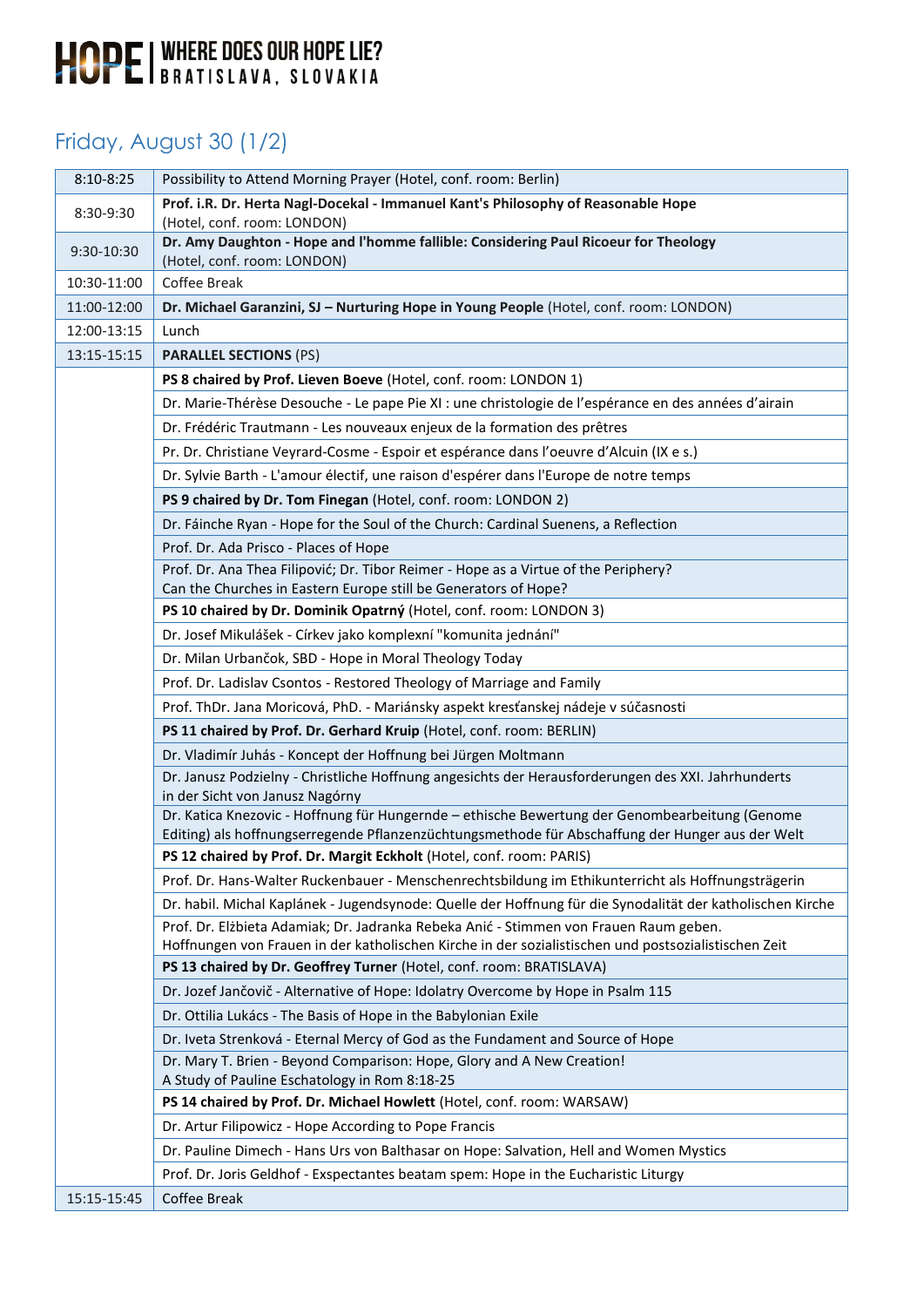### Friday, August 30 (2/2)

| 15:45-17:45 | <b>PARALLEL SECTIONS (PS)</b>                                                                                                                                     |
|-------------|-------------------------------------------------------------------------------------------------------------------------------------------------------------------|
|             | PS 15 chaired by Prof. Dr. sc. Tonči Matulić (Hotel, conf. room: LONDON 1)                                                                                        |
|             | Prof. Dr. László Perendy - The Concept of Hope (spes) in the Œuvre of Tertullian.                                                                                 |
|             | His Sources and the Nachleben of his Ideas                                                                                                                        |
|             | doc. Libor Ovečka - Hope in the Church                                                                                                                            |
|             | István Csonta - The Hope of a Lost Generation: Hungarian Refugees in Belgium<br>after the Revolution of 1956                                                      |
|             | PS 16 chaired by Dr. Eamonn Fitzgibbon (Hotel, conf. room: LONDON 2)                                                                                              |
|             | Dr. Jan Jans - An Investigation into Catholic Feminist Ethics with Regard to Gender Justice                                                                       |
|             | and the Role of the Virtue of Hope                                                                                                                                |
|             | Dr. Mary Stevens - Hope - Why and How to be a Human Person;                                                                                                       |
|             | Consecrated Life as Theological and Existential Witness<br>Prof. Dr. Nenad Malović - Hope in the Age of Life Insurance                                            |
|             | PS 17 chaired by Prof. Dr. Claudiu T. Arieşan (Hotel, conf. room: LONDON 3)                                                                                       |
|             | Prof. Dr. Archibald L.H.M. van Wieringen - The Economy of Hope: Economic Criticism and Hope                                                                       |
|             | in Biblical Texts                                                                                                                                                 |
|             | Dr. Frank Bosman - The Economy of Hope: 'Jesus loves me', On Bioshock, Ayn Rand                                                                                   |
|             | and the End of Capitalism                                                                                                                                         |
|             | Dr. Willem Marie Speelman - The Economy of Hope: Hope and Good Life from the Perspective<br>of Franciscan Spirituality                                            |
|             | PS 18 chaired by Dr. Fáinche Ryan (Hotel, conf. room: BERLIN)                                                                                                     |
|             | Prof. Dr. Dirk Ansorge - Arguments in Favour of the Presence of Catholic Theology at Secular Universities.<br>Some Apologetical Remarks from a German Perspective |
|             | Dr. Cornelius Casey - Academic Freedom: Theology in the University                                                                                                |
|             | Prof. Dr. Josef Quitterer - Scientific Theology or Science of Religion? New Hope for Theology<br>at Secular Universities                                          |
|             | PS 19 chaired by Prof. Jozef Budniak (Hotel, conf. room: PARIS)                                                                                                   |
|             | Dr. Elżbieta Kotkowska - The Role of Hope in Shaping Human Convictions                                                                                            |
|             | Dr. Wojciech Surmiak - Action and Suffering as Settings for Learning Hope                                                                                         |
|             | Prof. Dr. hab. Rajmund Porada - The Hope for Eternal Life. Christian Eschatology and Biotechnology                                                                |
|             | Prof. Dr. hab. Józef Stala - The Family as a Community of Life and Hope                                                                                           |
|             | Prof. Dr. hab. Elżbieta Osewska - World Youth Days as a Testimony to the Hope of Young People                                                                     |
|             | PS 20 chaired by Dr. Artur Filipowicz (Hotel, conf. room: BRATISLAVA)                                                                                             |
|             | Prof. Dr. Gusztáv Kovács - Narrative Ethics in Religious Education                                                                                                |
|             | Dr. Peter Dufka, SJ - Hope in the Process of Discernment                                                                                                          |
|             | Prof. Dr. Ružica Razum - Upbringing for Christian Hope                                                                                                            |
|             | PS 21 chaired by Dr. John Anthony Berry (Hotel, conf. room: WARSAW)                                                                                               |
|             | Dr. Tom Finegan - Hoping Against Two Kinds of Death: Euthanasia and Marital Death                                                                                 |
|             | Prof. Dr. Ján Ďačok, SJ - Discard Culture and Christian Hope                                                                                                      |
|             | Dr. Petr Jandejsek - Places of Hope in Social Work and Theology                                                                                                   |
| 19:00       | <b>CONCERT - CELEBRATING 30TH ANNIVERSARY OF ESCT /</b><br>BOOK PRIZE COMPETITION - ANNOUNCEMENT OF WINNERS (Jesuit Church - Kostol Najsv. Spasiteľa)             |